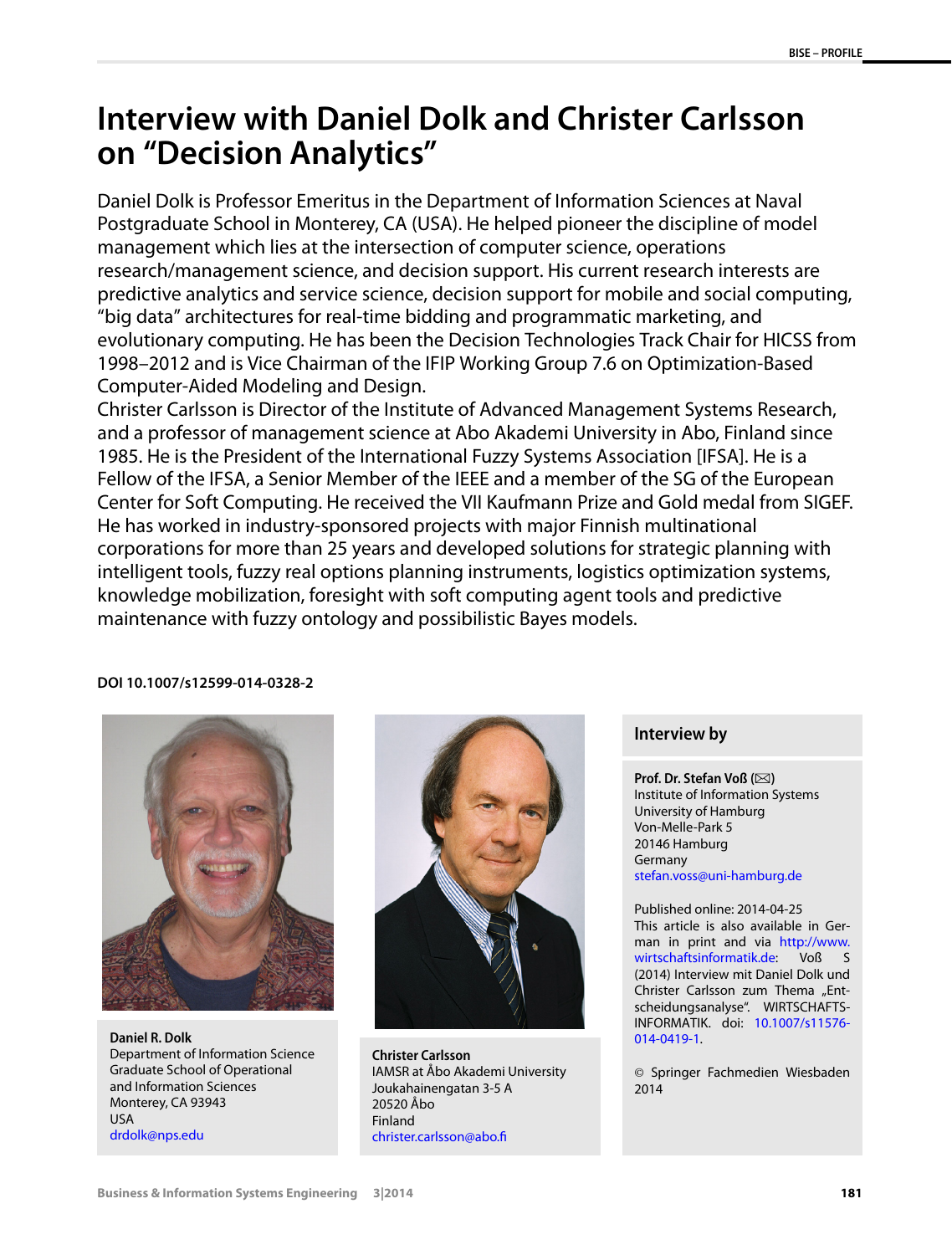**BISE:** Sunny Hawaii! The HICSS conference (Hawaii International Conference on System Sciences) is always among the nicest venues to talk about the future of information systems and beyond. With Dan Dolk as the previous chair and Christer Carlsson as one of the current chairs of the decision sciences and decision analytics track (with "Decision Analytics, Mobile Services and Service Science" the name is now slightly different but that should not concern us here) we have most prominent representatives of the discipline to chat with – it is, as always, a pleasure.

Dan, Christer, let's talk about the future of decision analytics and where we should go next. As academics we usually have a challenging road ahead, but what are the real challenges? And what could we learn from the past? In a nutshell, what is the analytics challenge?

**Carlsson:** The Analytics Challenge, a good topic! We should address real-world problems in industry, society and business that are worth the efforts to tackle and solve, that is, the outcome and the consequences are important enough to motivate the use of resources to find solutions. Typically these problems have some joint characteristics: they are large and complex, that is, they are formed by numerous interacting factors with numerous relations; they are dynamic, that is, both factors and relations change over time; they are buried in big data, that is, the data sets that could offer a handle for tackling the problems are so large that algorithms and computational technology are ineffectual for working on them.

There are some lessons learned from operations research a couple of generations ago (and thus mostly forgotten by the new generation of analysts that rely on massive computer support):

- Use analytics to find the core logic and effective variables that create and run problems we have to tackle; working out the core logic means that we can clean away irrelevant data and significantly reduce the big data problem.
- Develop analytics methods that can match the complexity of the problem and process the data in reasonable time; increasing complexity can be matched with more effective and faster algorithms, which appear to be metaheuristics based and geared to find solutions that are not necessarily optimal but "near-optimal."
- "There is a trade-off between precision and relevance: at some point you cannot increase relevance without losing

precision or increase precision without losing relevance" [a nice quote from Lotfi Zadeh]. For real-life problem solving it is often beneficial to work out "sufficiently good" solutions, especially if this can be done in "almost real-time" – we have good examples of highly automated industrial production processes where the cost effects of production stops over several hours quickly over-shadow the cost effects of not having an optimal solution.

• Develop technology to handle the "big data" challenge and the dynamics of the digital society; that is, we have created the "big data" problem by generating huge amounts of data – simply because the computer scientists came up with the technology to do it, and we believed in the slogan the more data the better – and we will have to develop the technology to cope with it; this has happened a number of times in the decades of operational research and is basically not anything new, but we should stay focused on technology development that is necessary and relevant for the types of problems we try to solve and not get carried away by "nice

to have" technology contributions. **BISE:** I remember an older lesson to be learned for the operations research specialists. If something in the real world looks like a traveling salesman problem, do not make it a traveling salesman problem. Instead carry your algorithmic and problem solving expertise towards the problem rather than the other way around. And not because we can model a problem, (we should not promise that) we can solve it to optimality. Good points well taken.

While decision analytics may seem more oriented to the operations research or OR community, what do the information systems or IS people have to do? Is INFORMS with its slogan "Science of Better" trying to find answers regarding these key points or questions or are they assuming that they are the more important discipline to go ahead?

**Dolk:** My perception is that decision analytics is the answer to the OR community's long standing desire for a full recognition from the business community that the kinds of modeling they do are directly important and relevant. Rather than a largely academic exercise in mathematical ingenuity and problem solving, the portfolio of OR technology is now in the critical path of business processes and practices across a much wider

spectrum of applications than before. I'm not sure how INFORMS sees themselves and the OR discipline in the context of BDDA, *Big Data and Decision Analytics*, but they are certainly a key player without any doubt. My hope is that BDDA will strengthen the relationship between the information sciences and operations research, a union which historically has not been leveraged effectively.

**Carlsson:** IS as a discipline is sharing the background in Positivism with OR, that is, IS researchers build models – artifacts – of real-world events and problems, validate and verify the correctness of these models, use algorithms to find solutions and then implement and verify the usability of these solutions to deal with real-world problems. The difference between IS and OR researchers is that the modeling is more supported with information technology in IS research than in OR research. The Analytics movement – now strongly endorsed by INFORMS, which was not always the case – is relying strongly on contributions from information technology. Hence, IS people have more of the relevant know how than OR people.

**BISE:** Uppss, so we should focus on being a sparring partner between the worlds. Then, the next question should be as follows: What will be the future role of a multidisciplinary person on the interface between IS and OR?

**Carlsson:** In the next 10 years the multidisciplinary people are going to be in high demand in the industrial and business job market. Knowledge of IS and OR – and the skill and experience to use it for actual planning, problem solving and decision making – is sought after by the major corporations and this demand will continue to grow over the next 10 to 15 years. The "big data" wave has now created a hunt for statisticians – it seems to have been some kind of surprise that you need statistical methods for handling masses of data.

**Dolk:** This question follows closely on to the previous one. IS professionals now have a great deal to do in applying the science of design to the challenging requirements of these new environments. Take the case of real-time bidding for advertising exchanges where the placement of on-line ads is done on an individual-byindividual basis. Real-time bidding architectures must be able to access an individual's demographic and purchasing profile (often multiple files with millions of rows), match it to one or more ads being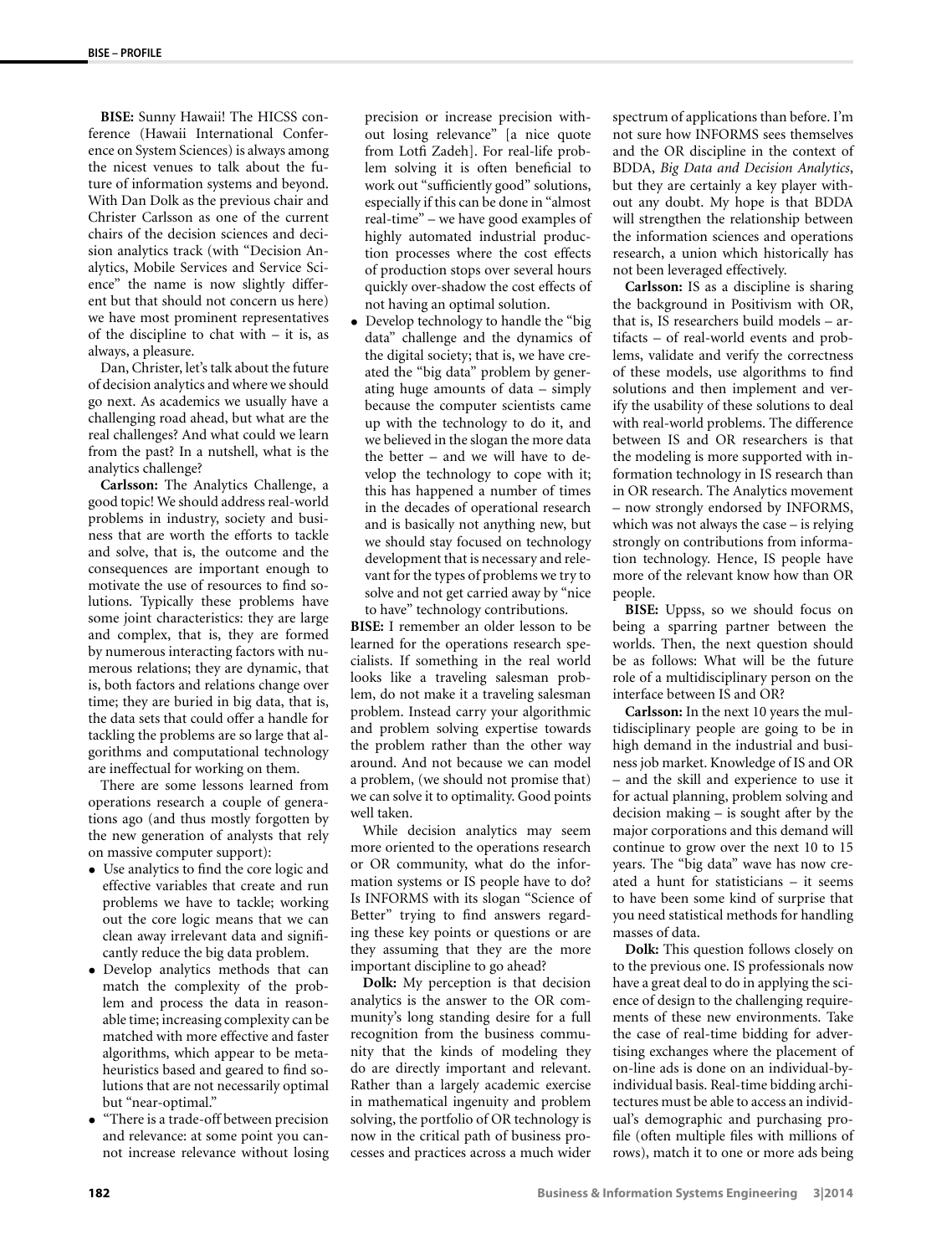considered for delivery, and determine a bid price when a match looks promising, all in less than 100 ms. Further, this process may be repeated millions of times a second depending upon the reach of the advertising campaign (typically millions of recipients) and the number of advertising campaigns being conducted simultaneously (typically a few hundred). This extreme computing environment demands a new kind of IS/Computer Science professional, one who is not only fluent in advanced database processing and high performance parallel processing, but also able to traffic comfortably in optimization, Markov chain, machine learning, information retrieval, naive Bayesian, and simulation models, to name just a few.

More generally, a new breed of IS professional is emerging, now branded the "data scientist," who can cross-walk between business processes, statistical and OR modeling, and high end computer architecture. A McKinsey 2011 quarterly report stated that "large-scale data gathering and analytics are quickly becoming a new frontier of competitive differentiation." A NY Times article this year reported that McKinsey Global Institute projected that the US needs 140,000 to 190,000 more workers with deep analytical expertise and 1.5 million more dataliterate managers. This new category of data scientist is geared towards solving BDDA kinds of problems and will probably necessitate the creation of multidisciplinary curricula in universities to handle and advance the synthesis between IS and OR.

**BISE:** To which extent do we need to combine classical operations research methods and information systems and is "soft computing" the only way (of course not when it comes to my mind, but let's be provocative)?

**Carlsson:** "Soft Computing is developing the theory, methodology and instruments to bridge analytics and intuition."

In my mind IS and OR are overlapping methodologies and we need not think in terms of "combining" the methods, we simply combine OR modeling and IS technology as needed to handle and deal with the problems we need to find solutions to. Soft Computing is a development of methods and technology to handle imprecision and imprecise data, that is, soft computing deals with problems where classical OR is failing.

**Dolk:** Soft computing, which emanated originally from Zadeh's fuzzy logic, is a discipline recognized much more widely in Europe than in America. Because of this cultural difference, I don't think one can say it is the only way to combine OR and IS. However, "soft computing" in its broadest sense, which I take to mean heuristic (that is, not crisp, "hard" algorithmic), non-deterministic approaches to solving problems, is vital to analytics. For example, as decision cycles become even more timeconstrained (see the real-time bidding discussed before), adaptive modeling becomes more and more critical. "Hard" models may serve as initial starting points for these applications, but quickly give way to adaptive modeling feedback loops as real-time data streaming occurs. This emergent, adaptive nature of modeling is more receptive to "soft computing" paradigms and approaches as seen in the biological sciences compared with the "hard computing" models of the physical sciences.

**BISE:** Occasionally we find ongoing discussions on what big data is. Common to most definitions is that big data is a collection of data (sets) so large and complex that they are difficult or impossible to process with traditional database management tools or data processing applications. To which extent is Decision Analytics the driver to let the field of big data flourish? Or is it the other way around?

**Carlsson:** Decision Analytics is a means to let the field of "big data" flourish and also to open up the business opportunities that are advertised to be in the tens of billions of Euro on an annual base. DA will help us to quickly make sense of what is relevant data and how to employ it for optimal problem-solving, planning and decision making.

Decision analytics is defined as the scientific process of transforming data into insight for making better decisions. That is, it is the opposite of "fast and bad quality decision making." Decision analytics offers the only way to come to terms with "big data" and to get a return on investment of the resources (knowledgeable people, modeling tools, technology) that are needed to deal with the "big data" challenges.

**Dolk:** "Big data" and decision analytics comprise a dynamic feedback loop which is generative in nature. For example, the proliferation of sensors to finer and finer degrees of granularity creates gigantic data sets, requiring advanced analytics for interpretation and sense-making. Insights from this knowledge discovery

process oftentimes result in substantial changes to business practices which, in turn, drive the need for further analyses and models and the (hopefully) virtuous cycle continues. So I don't see one or the other as being the prime driver but rather both involved in a co-evolutionary process.

**BISE:** What is the future of "big data" and decision analytics and what impact is it likely to have on business and society?

**Dolk:** Decision analytics has made a huge impact in a relatively short period of time. As the business world is becoming more aware of the potential value that analytics can contribute, there is a natural rush towards explaining how companies should leverage this technology for "transforming data into insight for making better decisions" and getting a full ROI on BDDA investment. This consultant-flavored enthusiasm inevitably accompanies the advent of new technologies and will run its course accordingly. However, there are very real challenges that confront business with respect to the design, development, and management of BDDA systems. Model management, for example, will become a big issue as companies find that severely time-compressed decision loops result in running thousands of models in just a few seconds or minutes. The efficient management of data ETL (extract, transform, load) processes will be a critical success factor for BDDA since roughly 70–80% of a project's overall effort is likely to be spent in this arena. (This will come as no surprise to OR modelers.)

At the societal level, I believe BDDA constitutes a transformative and generative force which truly is exciting. One can see whole new fields and enterprises arising from BDDA applications which render "business as usual" obsolescent. For example, the BDDA application developed by the Climate.com Corporation which combines massive amounts of weather, historic crop yields, and soil data allows farmers to manage their fields at a much more microscopic level than before, even to the point of determining whether a field on one side of the road is better than one on the other side. The results are higher crop yields and less likelihood of loss resulting from extreme climate phenomena. Climate.com then sells insurance to the farmers based upon the risk assessment of their respective fields. This brings agriculture directly into the BDDA arena (the NewYorker was reporting on that;